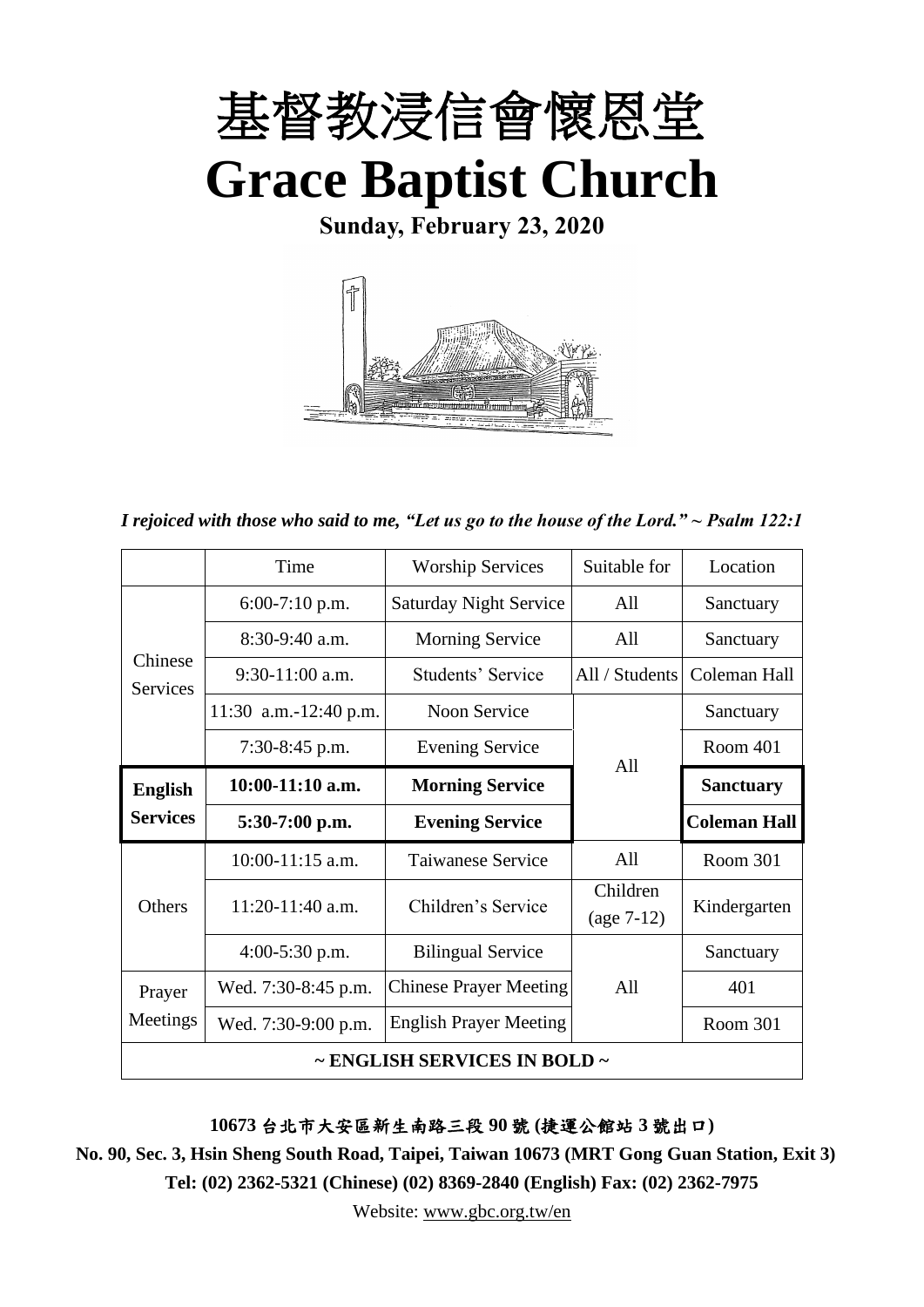**Welcome to Grace Baptist Church English Congregation. Thank you for choosing to worship with us and celebrate the glory of our Lord. Morning Worship Service – 10:00 a.m. Sunday, February 23, 2020 (Sanctuary)** Prelude Monica Kong Greeting/Prayer Anne Tan Worship through Music *"Worthy of Worship" "Endless Hallelujah"* Pastoral Prayer Pastor Nick Brideson Worship through Music *"Offering"* Anne Tan *"We Are an Offering"* Offertory Prayer Pastor Nick Brideson Tithes and Offerings Doxology Pray for Our Church Minister Kevin Wang<br>
Special Music "Behold Our God" Hallel Singers "Behold Our God" Hallel Singers Scripture Reading Malachi 1:1-5 Minister Kevin Wang Message God Warns His People through a Prophet Pastor Nick Brideson<br>Invitation "The Heart of Worship" "The Heart of Worship" Benediction Welcome Minister Kevin Wang Closing Song *"As the Lord Is with Us"* Anne Tan Postlude **Anne Tan** Postlude **Anne Tan** Monica Kong Nursery care is available in the "Cry Room" at the back of the Sanctuary during the Morning Worship Service. **Evening Worship Service – 5:30 p.m. Sunday, February 23, 2020 (Coleman Hall)** Prelude Vicky Lin Prayer Alex Chen, Leader Worship through Music *"All Creatures of Our God and King"* Greeting Minister Kevin Wang Pastoral Prayer Pastor Nick Brideson Worship through Music *"God Is Able"* Alex Chen, Leader *"You Are My King (Amazing Love)" "Amazing Grace (My Chains Are Gone)"* Offertory Prayer Pastor Nick Brideson Tithes and Offerings Pray for Our Church **Minister Kevin Wang** Scripture Reading Malachi 1:1-5 Message God Warns His People through a Prophet Pastor Nick Brideson Invitation *"Turn Your Eyes upon Jesus"* Closing Prayer Welcome Minister Kevin Wang<br>Closing Song "You Are My King (Amazing Love)" Alex Chen, Leader *Closing Song "You Are My King (Amazing Love)"* Postlude Vicky Lin **Our Vision Is to Spread the Gospel** To achieve this, we aim: 1.To become a house of prayer 2.Through prayer, to build the body of Christ Wear a mask before entering the Cry Room.

3.From the body, to do the work of mission in Taipei, Taiwan, and neighboring countries "but you will receive power when the Holy Spirit has come upon you; and you shall be My $_{\rm s}$ witnesses both in Jerusalem, and in all Judea and Samaria, and even to the remotest part of the earth." - Acts 1:8 (NASB)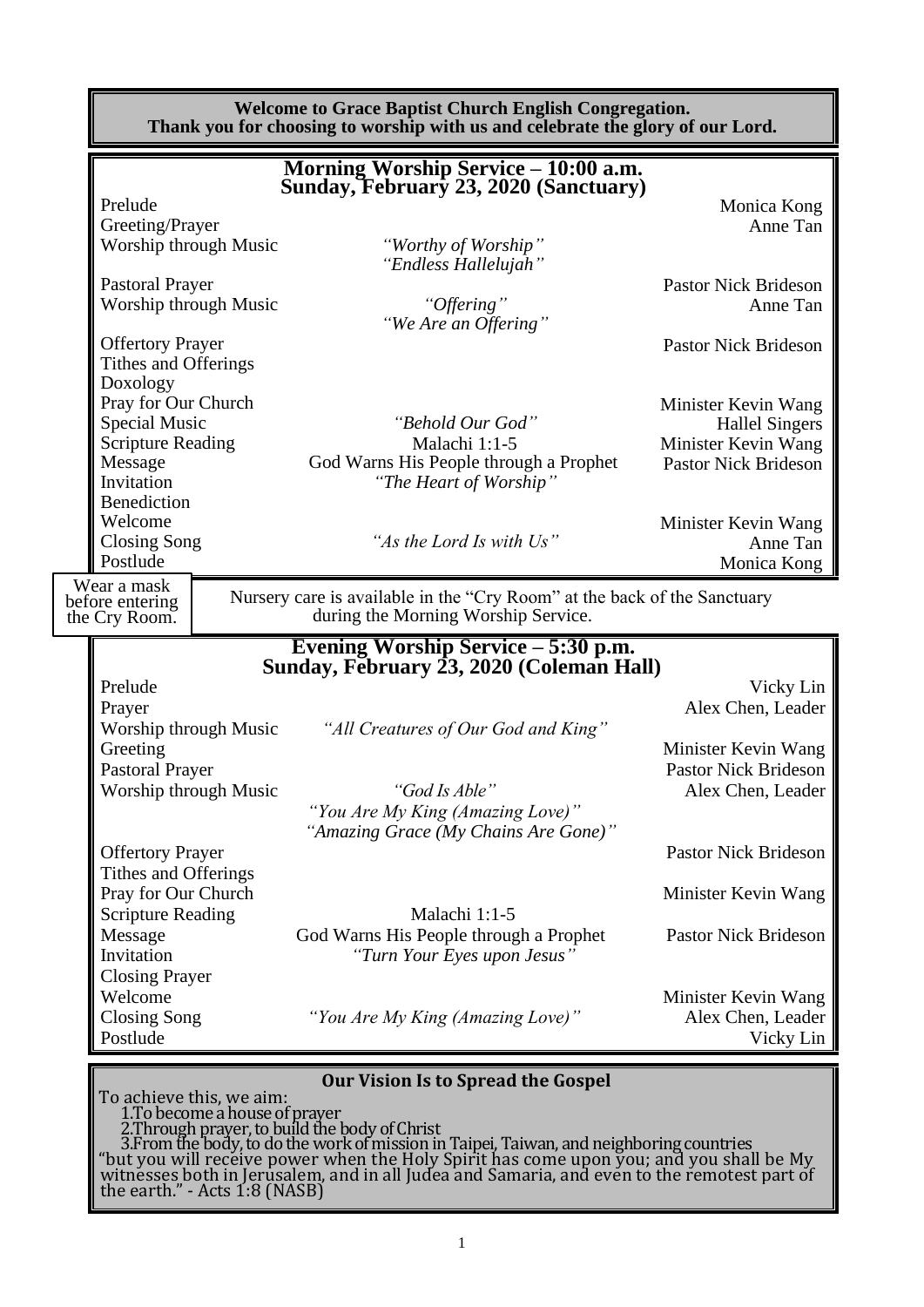#### **Sermon Topic: God Warns His People through a Prophet Scripture: Malachi 1:1-5**

**Speaker: Pastor Nick Brideson February 23, 2020** 

### **Scripture: Malachi 1:1-5 (NASB)**

<sup>1</sup> The oracle of the word of the LORD to Israel through Malachi.

<sup>2</sup> "I have loved you," says the LORD. But you say, "How have You loved us?" "Was not Esau Jacob's brother?" declares the LORD. "Yet I have loved Jacob; <sup>3</sup> but I have hated Esau, and I have made his mountains a desolation and appointed his inheritance for the jackals of the wilderness." <sup>4</sup> Though Edom says, "We have been beaten down, but we will return and build up the ruins"; thus says the LORD of hosts, "They may build, but I will tear down; and men will call them the wicked territory, and the people toward whom the LORD is indignant forever." <sup>5</sup> Your eyes will see this and you will say, "The LORD be magnified beyond the border of Israel!"

**Notes:**

 $\overline{\phantom{a}}$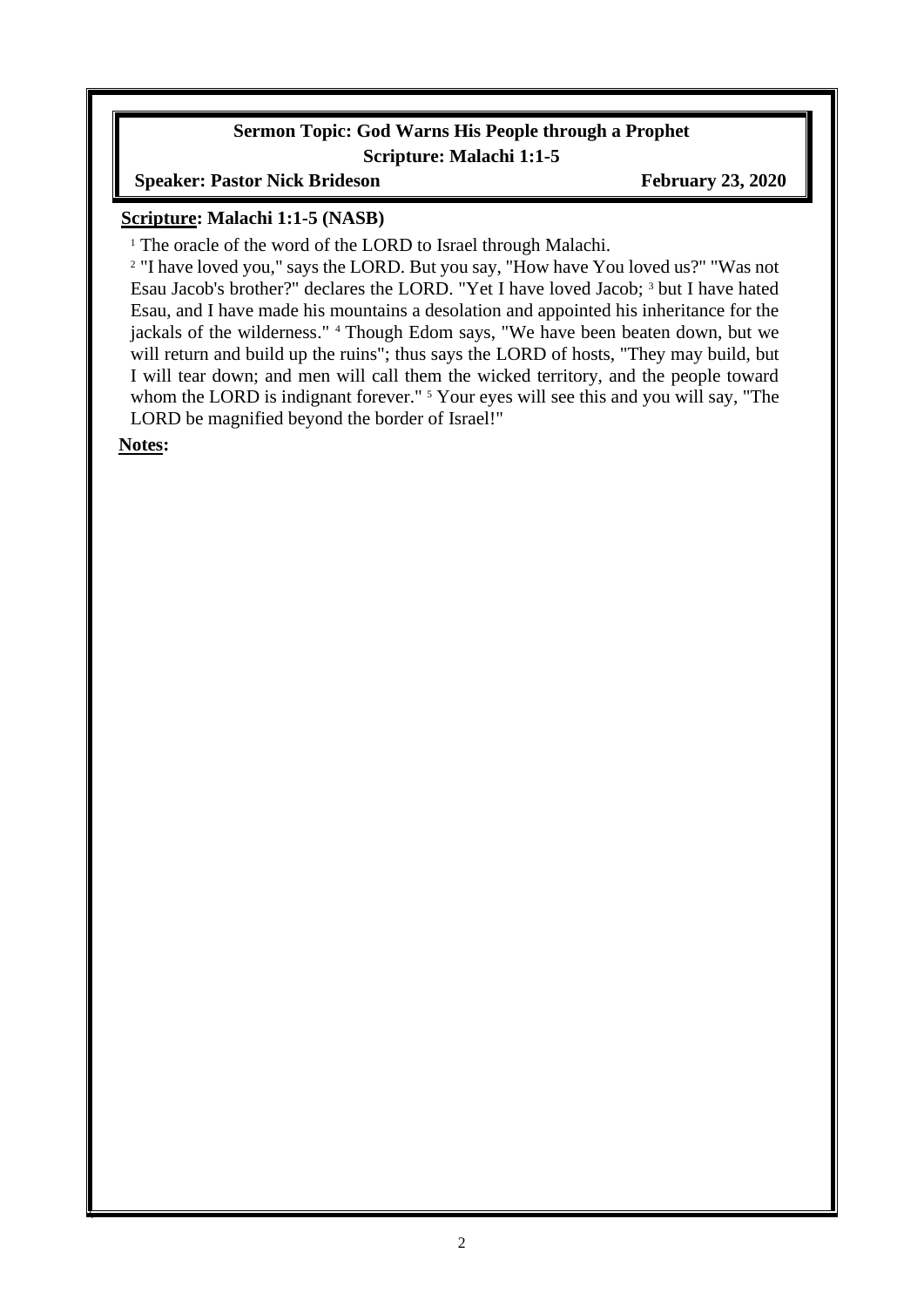# **Wednesday Night Prayer Meeting**

*"My house shall be called a house of prayer" (Matthew 21:13)* Let us be a church of prayer. Come and pray with brothers and sisters in Christ 7:30 - 9:00 p.m. every Wednesday in Room 301. If you have a prayer request, please send it to Minister Priscilla Liao at [priscilla@gbc.org.tw.](mailto:priscilla@gbc.org.tw)

Prayer Focus for this coming Wednesday: *The Lost*

# **Bible Studies for Life: Spring Season Starts March 1**

Whether you are young or old, if you follow Jesus, you are a disciple. But the quality of your discipleship isn't measured by how well you can answer questions. Discipleship is about being transformed into the likeness of Jesus. And



transformation starts in the Word. That's why *Bible Studies for Life* is carefully crafted to help kids, students, and adults purposefully become more like Jesus every day. (13 sessions: on Sundays from March 1 to May 31)

| Time  | Room                                                                               |                                    |
|-------|------------------------------------------------------------------------------------|------------------------------------|
|       | Mount of Olives<br>9:00 a.m. (Take the stairs by the front<br>desk, $2.5th$ floor) |                                    |
| 11:30 | WanFu 20-Classroom A<br>WanFu 20-Classroom C                                       |                                    |
| a.m.  | Room B05                                                                           |                                    |
|       | Room 405                                                                           | <b>BIBLE</b>                       |
|       | 3:00 p.m. Room 306                                                                 | <b>STUDIES</b><br><b>FOR LIFE.</b> |
|       | 4:00 p.m. Room 305                                                                 |                                    |

We have seven *Bible Studies for Life* classes available. Please check classroom information listed on the left and join one of the classes directly.

# **GBC Holiday**

In order to take some much needed time off and allow church members to focus on family, GBC will be closed on Feb. 28 for Memorial Peace Day.



**Blood Donation TODAY**



**When/Where:** 9:00 a.m.–5:00 p.m.in front of **GBC Requirements:** \* Between 17 and 65 years old  $*$  Bring your ID/ARC Bring your ID/ARC \* Not had hepatitis in the last 12 years \* Not pregnant

# **Dr. Chow Lien-Hua 100th Anniversary Events (in Chinese)**

You are invited by the Pastor Chow Lien-Hua Foundation to activities on March 7 & 8 (in Chinese) in memory of our beloved Pastor Chow Lien-Hua. Please be encouraged to join them.



#### **1. March 7:**

- > From 1:30 to 3:30 p.m.: Topical speakers on Pastor Chow Lien-Hua's worship, theology, and application
- > From 3:50 to 4:00 p.m.: Introduction to the Pastor Chow Lien-Hua Foundation
- > From 4:00 to 5:50 p.m.: Guide to reading the books written by Pastor Chow Lien-Hua
- > 7:30 to 9:00 p.m.: Memorial concert

#### **2. March 8:**

- > Guest speaker Pastor Timothy Lau on Pastor Chow Lien-Hua's application theology
- **3. Exhibition on events from Pastor Chow Lien-Hua's life:** from March 7 to 10:00 a.m. on March 10 in Coleman Hall
- **4. Display and sale of Pastor Chow Lien-Hua's books:** from March 7 to March 8 noon.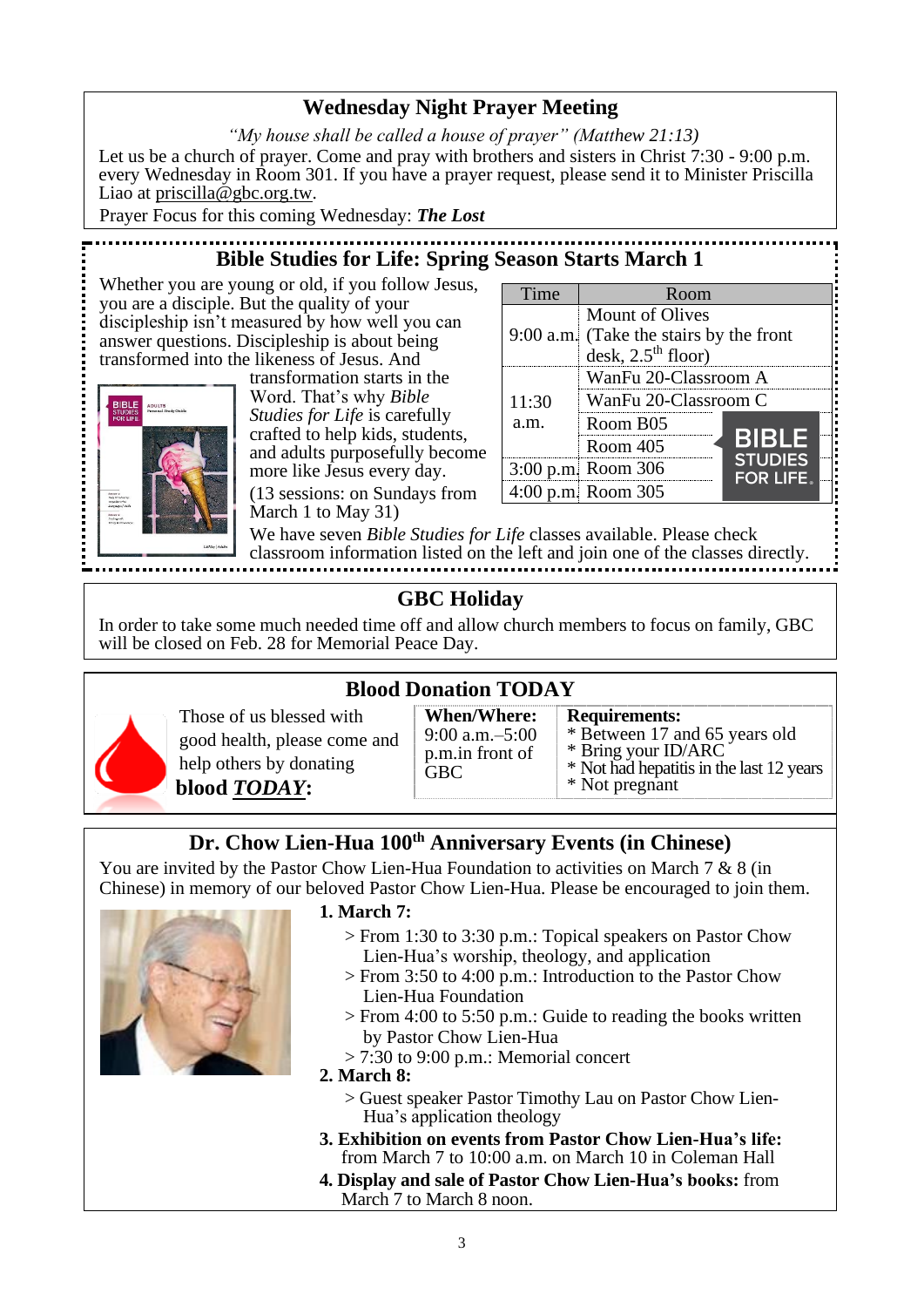# **COVID-19 PRECAUTIONS**

#### **From now** *until further notice***:**

- $\blacksquare$  GBC is on level 2 precautions (see bulletin). Most meetings continue as usual
- No meetings with food  $&$  drinks
- Wearing masks inside GBC is required

#### **Entering GBC**

- Put on a mask
- Clean your hands
- $\blacksquare$  Check your temperature
- $\blacksquare$  Avoid shaking hands

**Please check GBC website for updates (www.gbc.org.tw/en)**

#### **2020 Vacation Bible School - Volunteers Needed** *"CONCRETE & CRANES - Building on the Love of Jesus"*

**VBS camp:** July 20-24, 2020

**For children aged:** Kindergarten to 6<sup>th</sup> Grade (birthday before 2015/8/31)

**Morning Session ONLY:** 9:00 a.m. to 12:00 p.m.

**Family Day:** July 25<sup>th</sup> (Family Day is from 9:00 to 10:30 a.m. followed by Tea Time starting at 10:30 a.m.)

#### **Volunteers** Needed:

Our planning/training meetings are: March 22 / April 26 / May 24 / June 28 / July 5 / July 19 at 1:15 p.m. in Coleman Hall. Those who are interested in registering as co-workers, please join our training and sign up at the meetings. For more information, please contact VBS director Nadia Chen at [vbs2020@gbc.org.tw,](mailto:vbs2020@gbc.org.tw) or Minister Yalin Tseng at [yalintseng@gbc.org.tw.](mailto:yalintseng@gbc.org.tw)

## **Child Dedication**

*"Children are a heritage from the LORD, offspring a reward from him.* (Psalm 127:3)

Child dedication signifies the parents' acknowledgement of their child as a gift from God, and their role as a caretaker by God's grace. It also represents the parents' commitment to raising their child according to God's Word and His Way in a Christian home and a church family. Through the dedication, the parents and the church family also pray for God's blessings to be showered upon the child and ask God to guide and guard the child's life. Any Christian family with at least one of the parents being a Christian and who has been regularly attending GBC is welcome to register and dedicate their child.

Age for dedication: 0 to 6 years old

Date for dedication: Morning service on May 10, 2020 *(Will contact the applicant parents if change happen because the COVID-19 situation)*

Registration deadline: April 19

Please register using the form below. Tear it out and give it back to the front desk. If you have any questions, please call SueJenny Hsu at 2362-5321 ext. 136.

 **Child Dedication Registration Form** (Register before: **April 19**)

------------------------------------------------------------------------------------------------------------

| China Deurcation Registration Form (Register before. April 19)          |  |  |  |
|-------------------------------------------------------------------------|--|--|--|
| <b>Parents' information</b>                                             |  |  |  |
|                                                                         |  |  |  |
|                                                                         |  |  |  |
| <b>Child Information</b>                                                |  |  |  |
| <b>Registration for Child Dedication</b>                                |  |  |  |
| 1. Name: ____________________Gender: _____ DOB: $(Y)$ ______(M) ____(D) |  |  |  |
| 2. Name: ___________________Gender: _____DOB: $(Y)$ ______(M) ____(D)   |  |  |  |
| 3. Name: ___________________Gender: ____DOB: $(Y)$ _____(M) ____(D)     |  |  |  |





WE NEED YO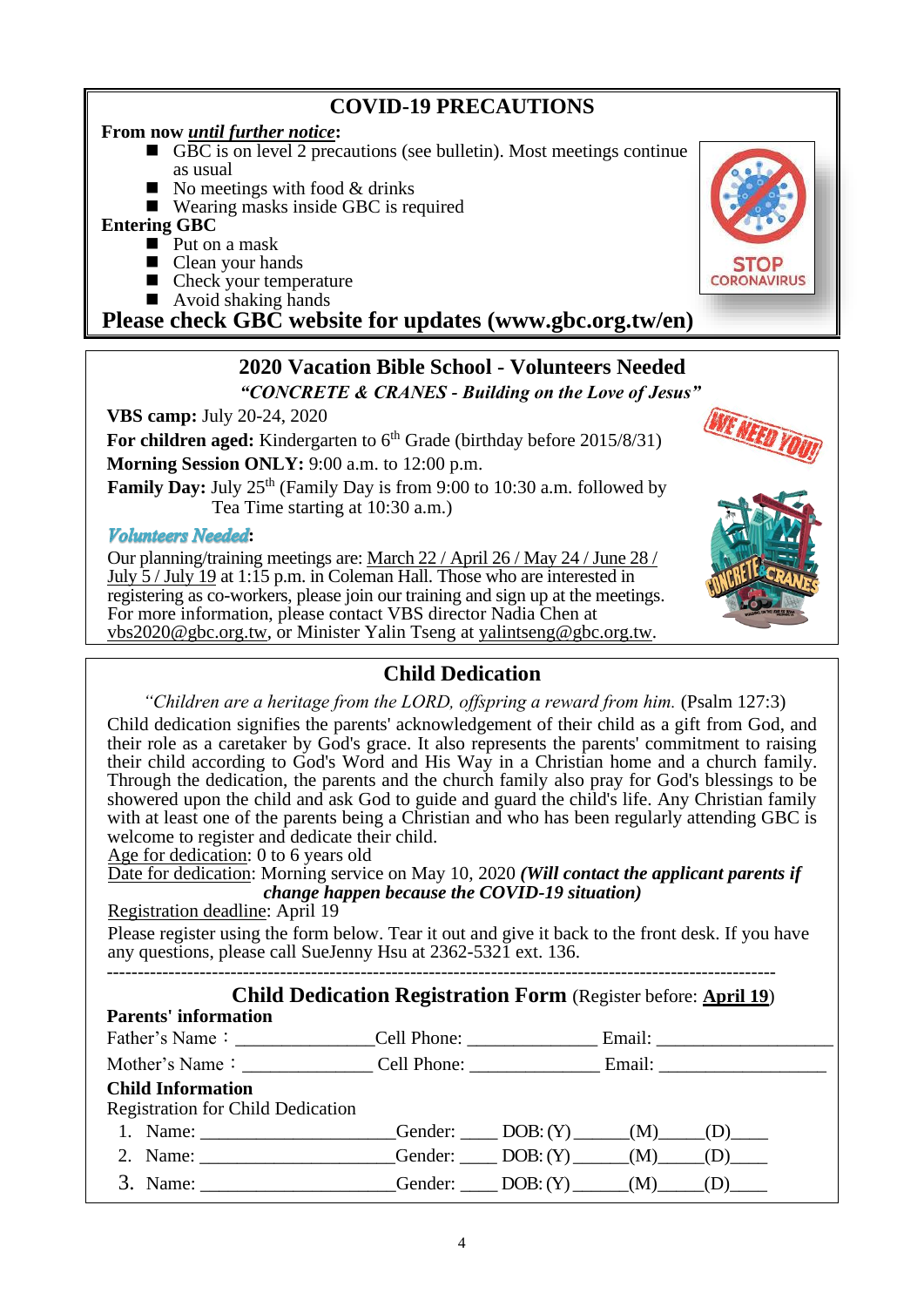| <b>Sunday School Information - YOU ARE ENCOURAGED TO JOIN A CLASS</b> |                            |                                                                                              |
|-----------------------------------------------------------------------|----------------------------|----------------------------------------------------------------------------------------------|
| <b>Class</b>                                                          | <b>Time</b>                | <b>Room</b>                                                                                  |
| <b>Beginning Christian Life</b>                                       |                            |                                                                                              |
| Alpha - new and non-Christians                                        | $11:45$ a.m.               | Calvary Room                                                                                 |
| Christianity 101 - required for baptism                               | 11:30 a.m.                 | Mount of Olives Room                                                                         |
| Daily Walk with Jesus - after baptism                                 | 11:30 a.m.                 | Cancelled<br><b>B03</b><br><b>TODAY</b>                                                      |
| <b>Maturing Christians</b>                                            |                            |                                                                                              |
|                                                                       | 9:00 a.m.                  | Mount of Olives Room                                                                         |
| Gospel Project                                                        | 11:30 a.m.                 | 4 classes:<br>$\overline{\text{Room }405}$<br>Room B05<br>WanFu 20 Room A<br>WanFu 20 Room C |
|                                                                       | $3:00$ p.m.                | 306                                                                                          |
|                                                                       | $4:00$ p.m.                | 305                                                                                          |
| <b>Youth: Grade 7 and above</b>                                       |                            |                                                                                              |
| Gospel Project                                                        | 11:30 a.m.                 | <b>B04</b>                                                                                   |
| <b>Children:</b>                                                      |                            |                                                                                              |
| Nursery - Age 3 and under                                             | $11:20$ a.m. $-12:50$ p.m. | Kindergarten                                                                                 |
| Preschool - Age 3 to 5                                                | $11:40$ a.m. $-12:40$ p.m. | 403                                                                                          |
| AWANA - Kindergarten (大班) to Grade 6                                  | $11:30$ a.m. $-1:00$ p.m.  | 401/404                                                                                      |

# **English Congregation Leaders**

|                                                                                                                                                                                                                                                                                                                                                                                                                                                                                                                           |                                                                                                                                                                                                                                                                                                                                                                                                                               | <b>English Pastor: Nick Brideson</b>                                                                                                                                                                                                                                                                                                                                                                                           |                                                                                                                                                                                                                                                                                                                                                                                                                                                              |                                                                                                                                                                                                                                                               |
|---------------------------------------------------------------------------------------------------------------------------------------------------------------------------------------------------------------------------------------------------------------------------------------------------------------------------------------------------------------------------------------------------------------------------------------------------------------------------------------------------------------------------|-------------------------------------------------------------------------------------------------------------------------------------------------------------------------------------------------------------------------------------------------------------------------------------------------------------------------------------------------------------------------------------------------------------------------------|--------------------------------------------------------------------------------------------------------------------------------------------------------------------------------------------------------------------------------------------------------------------------------------------------------------------------------------------------------------------------------------------------------------------------------|--------------------------------------------------------------------------------------------------------------------------------------------------------------------------------------------------------------------------------------------------------------------------------------------------------------------------------------------------------------------------------------------------------------------------------------------------------------|---------------------------------------------------------------------------------------------------------------------------------------------------------------------------------------------------------------------------------------------------------------|
| Pastor Nick Brideson                                                                                                                                                                                                                                                                                                                                                                                                                                                                                                      | Minister Priscilla Liao                                                                                                                                                                                                                                                                                                                                                                                                       |                                                                                                                                                                                                                                                                                                                                                                                                                                | Minister Kevin Wang                                                                                                                                                                                                                                                                                                                                                                                                                                          |                                                                                                                                                                                                                                                               |
| <b>Adult Education</b><br>/Mission                                                                                                                                                                                                                                                                                                                                                                                                                                                                                        | AM Worship                                                                                                                                                                                                                                                                                                                                                                                                                    | Children's<br>Education/Caring                                                                                                                                                                                                                                                                                                                                                                                                 | PM Worship                                                                                                                                                                                                                                                                                                                                                                                                                                                   | Youth/Fellowship                                                                                                                                                                                                                                              |
| <b>Adult Education</b><br>Nick Brideson<br>nick@gbc.org.tw<br><b>Foreign Mission:</b><br><b>Medical/Dental Team</b><br>Armand Lim<br>rmanlim@yahoo.com<br><b>VBS</b> Team<br>Priscilla Liao<br>priscilla@gbc.org.tw<br><b>Taiwan Mission:</b><br><b>TaiTung Team</b><br>Cherrie Gow Lim<br>cvgow@yahoo.com<br><b>Orphanage Ministry</b><br>Julie Chen<br>yuling0914@gmail.com<br><b>Friday NTU Group</b><br>Les Anderson<br>les72251@yahoo.com<br><b>Evergreen Fellowship</b><br>Winnie Liang<br>wistlesliang@hotmail.com | <b>Morning Music</b><br>Cherrie Gow Lim<br>cvgow@yahoo.com<br><b>Morning Greeters</b><br>Chien Ferng<br>cferng@gmail.com<br><b>Adult Choir</b><br><b>Hand Bell Choir</b><br>Juliet Jao<br>lenyinjao@gmail.com<br><b>Hallel Singers</b><br>Cherrie Gow Lim<br>cvgow@yahoo.com<br><b>Morning Fellowship Tea</b><br>Yuri Shih<br>yuchen phone@hotmail.com<br><b>Morning Multimedia</b><br>Vicky Lin<br>gbcmorningmedia@gmail.com | Preschool<br>Priscilla Liao<br>priscilla@gbc.org.tw<br><b>AWANA Spark Group</b><br>Crystal Turner<br>elisayeh@yahoo.com<br><b>AWANA T&amp;T Group</b><br>Ming Lai<br>minglai88@gmail.com<br><b>Prayer Ministry</b><br>Priscilla Liao<br>priscilla@gbc.org.tw<br><b>Hospital Visitation</b><br>Amanda Lou<br>lou.amanda@gmail.com<br><b>Small Groups</b><br>- Women<br>- General<br>- Ministry<br>- Nationality<br>- Evangelism | <b>Evening Music Team</b><br>Alex Chen /Renee Yang<br>gbceworshipteam@gmail.com<br><b>Evening Greeters</b><br>Vicky Kuo<br>asiaglobe999@gmail.com<br><b>Evening Multimedia</b><br>Jusak Tandean<br>jtandean@yahoo.com<br><b>Evening Tea / Baptism</b><br><b>Celebration Fellowship</b><br>Michelle Cheng<br>yealincheng@yahoo.com<br><b>Evening Snack</b><br>Michael Huang<br>mhuang500@yahoo.com<br><b>Baptism Support</b><br>Aline Kao<br>aline@gbc.org.tw | <b>Trinity Youth</b><br>(Grade 7 and above)<br>Grant & Kirsten Burgess<br>grantburgess@live.co.za<br><b>Mabuhay Fellowship</b><br>Ava Zamora<br>avazam@yahoo.com<br><b>Small Groups</b><br>- Youth<br><b>Students</b><br>- Couples<br>- Parenting<br>- Family |
| SueJenny Hsu                                                                                                                                                                                                                                                                                                                                                                                                                                                                                                              | Secretarial staff:<br>Stella Chen (part-time)                                                                                                                                                                                                                                                                                                                                                                                 | Deacon<br>Michael Huang                                                                                                                                                                                                                                                                                                                                                                                                        |                                                                                                                                                                                                                                                                                                                                                                                                                                                              | <b>Alternate Deacon</b><br>Armand Lim                                                                                                                                                                                                                         |

stella@gbc.org.tw

suejenny@gbc.org.tw

mhuang500@yahoo.com Armand Lim rmanlim@yahoo.com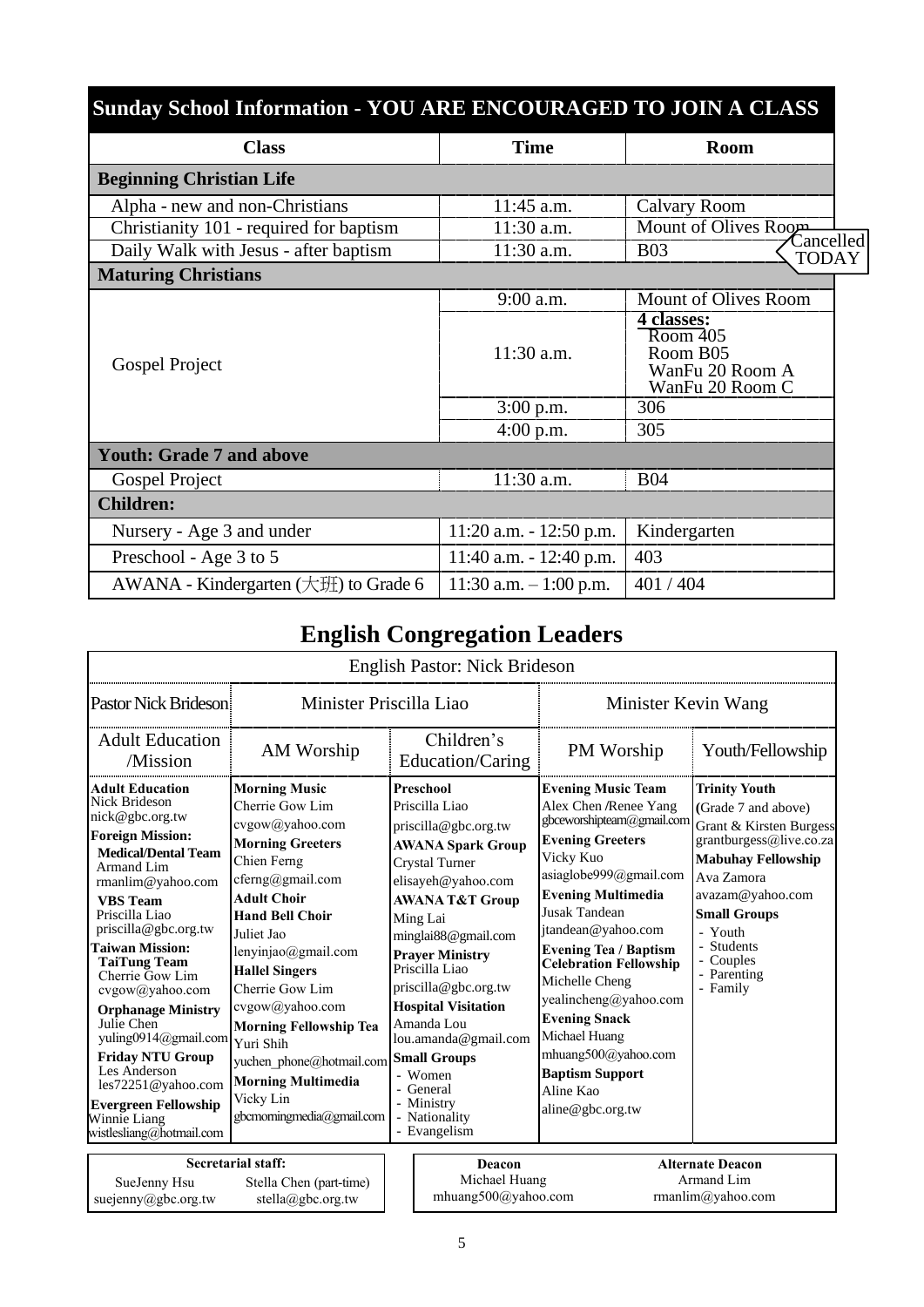|                          |                                          | <b>Small Groups</b>                                       |                                                           |
|--------------------------|------------------------------------------|-----------------------------------------------------------|-----------------------------------------------------------|
| <b>Type of Group</b>     | <b>Name</b>                              | Day/Time                                                  | <b>Location/Contact Emails</b>                            |
| <b>Students</b>          | NTU English<br><b>Conversation Group</b> | Friday<br>$12:15 - 1:15$ pm                               | <b>NTU</b><br>les72251@yahoo.com                          |
|                          | <b>International Students Group</b>      | Friday<br>$7:30 - 9:00$ pm                                | Near GBC<br>cesaledro57@gmail.com                         |
| Couples/                 | Couples Group                            | Sunday<br>11:30 am $-$ 1:00 pm                            | Near GBC<br>alan.triciac@gmail.com                        |
| Parenting                | <b>Parenting Group</b>                   | $2nd$ & 4 <sup>th</sup> Sunday<br>$11:30$ am $- 12:30$ pm | GBC Room 402<br>rod_syverson@hotmail.com                  |
| Women                    | Women's Breakfast Group                  | $2nd$ Saturday<br>$8:30 - 10:30$ am                       | Near GBC<br>foua201@gmail.com                             |
| Language/<br>Nationality | Indonesian Community Group               | Sunday<br>11:30 am $- 12:45$ pm                           | Near GBC<br>sagitamaria@gmail.com                         |
|                          | Salt & Light                             | Sunday<br>$1:30 - 3:00 \text{ pm}$                        | <b>GBC Mount of Olives Room</b><br>paulhan2908@gmail.com  |
|                          | <b>Bilingual Interpretation Group</b>    | Sunday<br>$2:00 - 4:00$ pm                                | GBC Room 303<br>cfindler@yahoo.com                        |
|                          | Crown of Beauty                          | Saturday<br>$2:00 - 4:00$ pm                              | <b>GBC Mount of Olives Room</b><br>clemence4261@gmail.com |
| General                  | Thursday Night Bible<br>Study Group      | Thursday<br>$7:30 - 9:00$ pm                              | GBC Room 301<br>rod_syverson@hotmail.com                  |
|                          | NanGang Group                            | Friday<br>$7:00 - 9:30$ pm                                | NanGang<br>sagitamaria@gmail.com                          |
|                          | YungHe Bible Study Group                 | Friday<br>$7:00-8:30$ pm                                  | YungHe<br>yedukondaluster@gmail.com                       |
|                          | HsinChu Bible Study Group                | Friday<br>$7:30 - 8:45$ pm                                | HsinChu<br>rmanlim@yahoo.com                              |
| Ministry                 | <b>Hospital Visitation Group</b>         | Thursday<br>$1:30 - 2:30$ pm                              | Near GBC<br>lou.amanda@gmail.com                          |
| Evangelism               | Personal Evangelism Group                | Thursday<br>$7:00-8:30$ p.m.                              | GBC Room 307<br>roytreur@gmail.com                        |

## **YOU ARE ENCOURAGED TO JOIN A SMALL GROUP**

If you need more information about a small group, please send your questions directly to the email address provided above. If you are interested in starting a new group, please contact Minister Priscilla Liao at [priscilla@gbc.org.tw.](mailto:priscilla@gbc.org.tw)

## $S_{\text{pecial}}$ *Invitation*

## **Fellowships**

**Mabuhay Fellowship**

Today, Feb. 23, we invite you to join us at 2 p.m. for a fellowship, with Wycliffe missionary Kim Chiu to speak on "*The Special Love*", based on Mark 2:1-12.

The fellowship will be held outside GBC, at the recreation/activity center of the Cheng Gong Residential Complex (CGRC 成功國宅活動中心) near the National Taipei University of Education. Those who want to go early and those who are



helping set up the venue will meet at GBC's front deck at 11:30 a.m. sharp and go together to CGRC.

The Mabuhay Fellowship comprises Filipinos aiming to share God's love and light through worship, prayer, Bible

study, fellowship, gospel sharing, and ministry.

## **Evergreen Bilingual Fellowship**

This coming Saturday, February 29, is a long holiday weekend. Evergreen Fellowship will not meet. Enjoy the holiday with your family!

Evergreen is an international bilingual Christian fellowship of Grace Baptist Church. We meet every Saturday night, 6:00 to 8:00 p.m. in Room 401. We hope

you'll invite your non-believing friends, get involved in deep relationships here, and join our Fellowship.